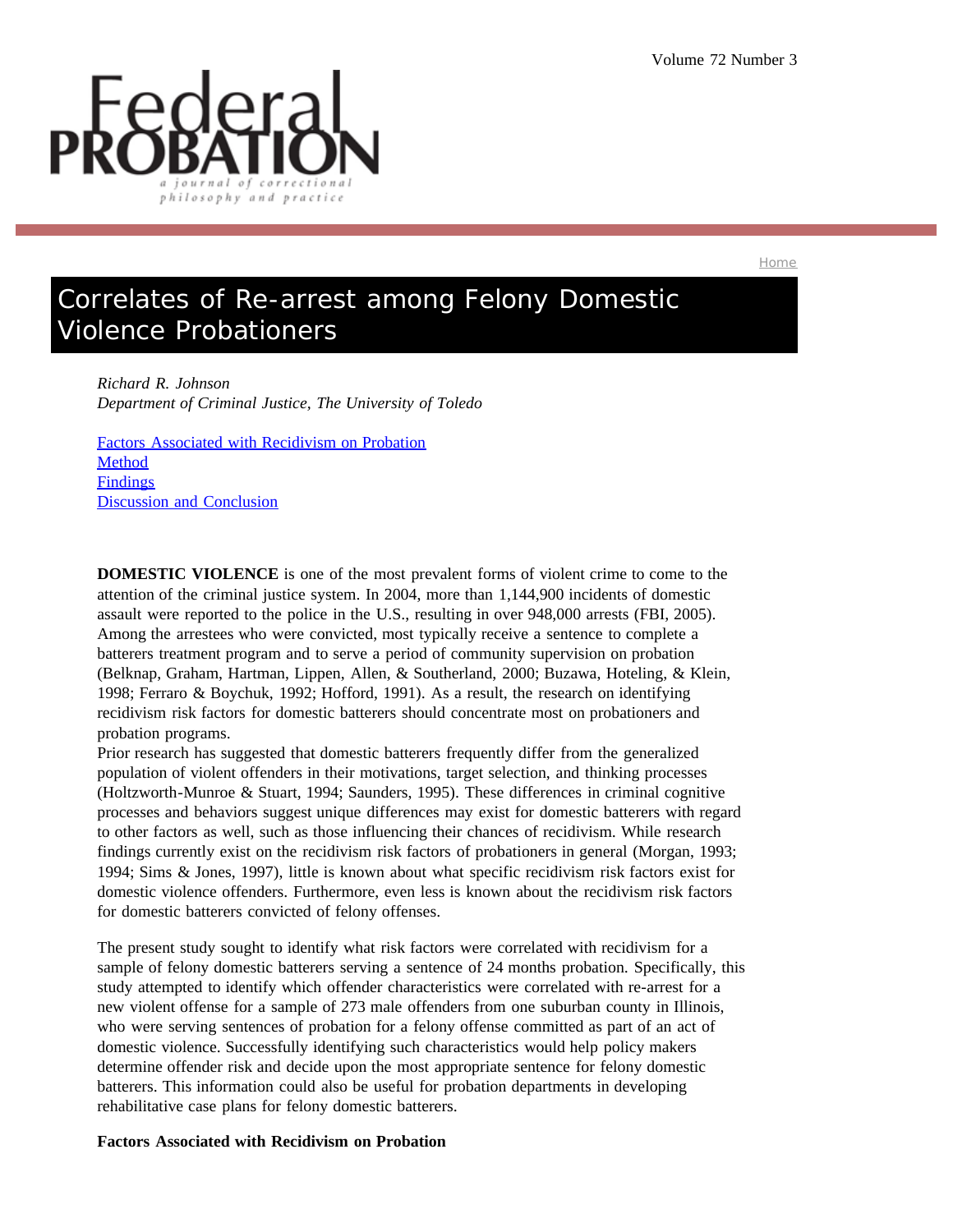Several studies have identified factors associated with general offender recidivism while on probation. Morgan (1993) reviewed 24 studies published prior to 1990 and found that 9 offender characteristics were consistently associated with committing new criminal offenses while on probation. First, male offenders generally were more likely to be re-arrested than female offenders. Second, younger offenders were more likely to re-offend than older offenders. Third, unmarried offenders were re-arrested more frequently than married offenders. Fourth, education level was negatively correlated with re-offending, as each year of formal education reduced the likelihood of a new offense.

Fifth, members of racial minority groups were more likely to be re-arrested while on probation than Whites. Sixth, employment instability was associated with failure, as the more job changes the probationer experienced the more likely he/she was to re-offend. Seventh, the more prior criminal offense convictions the offender had collected, the higher the likelihood the offender would be re-arrested. Eighth, violent offenders were more likely to be re-arrested than were property offenders. Finally, the offender's sentence length was correlated with failure as the longer the period of supervision, the more likely the offender was to experience a new arrest (Morgan, 1993).

The more recent research literature has continued to support the significance of most of these nine predictors of recidivism among general probationers. Morgan (1994) studied a sample of 266 felons on probation in Tennessee and found that five of the nine predictors were significantly correlated with whether or not the offender's probation was revoked for a new offense. Sex, marital status, employment instability, type of offense, and prior criminal history were all significantly associated with recidivism. Age, education, race, and length of sentence, however, were not found to be significant influences in this study.

Sims and Jones (1997) examined factors associated with sentence revocation among 2,850 felony offenders on probation in North Carolina. Their findings were consistent with the previous research in that age, marital status, education level, race, employment instability, prior criminal record, offense type, and length of sentence were all correlated with re-arrest while on probation. This study also revealed three other factors that were significant: address instability (more frequent address changes increasing the odds of arrest), age at first offense (younger first offenses increasing the odds of arrest), and history of substance abuse (more frequent use of drugs or alcohol increasing the odds of arrest).

Only a few studies, however, have evaluated the offender characteristics associated with reoffending specifically among probationers convicted of domestic violence offenses. Olson and Stalans (2001) evaluated the likelihood of re-offending among 411 violent offenders on probation in Illinois, and compared domestic batterers with other violent offenders. They found that although both types of violent offenders were re-arrested for any type of criminal offense at similar rates, the domestic violence offenders were more likely to commit a new violent act, and commit it against the victim in their original offense. Although these researchers only included a limited number of potential recidivism correlates in their model (age, race, education, criminal history, substance abuse, and sentence length), they did find that four of these factors B age, education, substance abuse, and sentence length B were significantly correlated with arrest for a new violent offense among domestic batterers, and these correlations were in the same directions as those found with other types of probationers. Race and criminal history were not significant predictors of re-arrest for the domestic batterers in their sample (Olson & Stalans, 2001).

Hanson and Wallace-Capretta (2004) examined recidivism risk factors in a Canadian sample of 320 male domestic batterers who were sentenced to attend a domestic batterer counseling program, most of whom (but not all) were also serving a sentence of probation supervision. They found that re-arrest for a new violent offense was significantly correlated with a number of offender characteristics. Offenders re-arrested for violence within five years of sentencing were more likely to have experienced residential instability, employment instability, and financial instability, and were more likely to have criminal peers. Offenders with longer histories of substance abuse, prior arrests, and prior violent offense charges were also more likely to be arrested for a new violent act than those with shorter histories.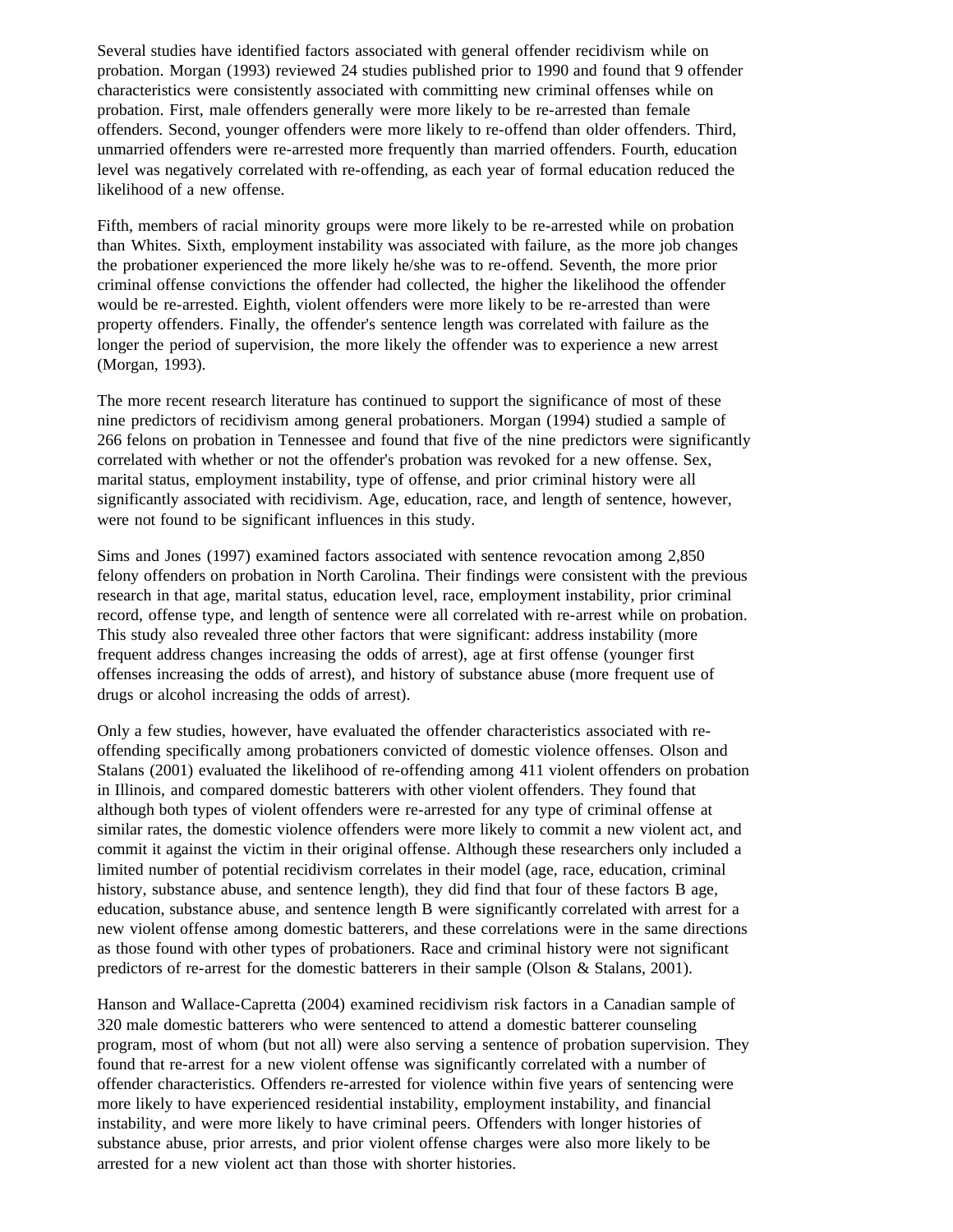While previous studies have identified a number of factors related to the re-arrest among probationers generally, and only a few have studied domestic batterers on probation, none to date have specifically considered the correlates of re-arrest for domestic violence felony offenders on probation. Detecting such correlates would be useful in determining risk factors that could identify specific offenders who should not be considered for a sentence of probation due to their higher risk of re-offending. Identifying such risk factors could also assist probation officers in determining which offenders require closer supervision and case management due to their risks to public safety. The present study involved an examination of a sample of male offenders convicted of a felony level domestic battery offense, serving sentences of 24 months of probation and counseling in a suburban county in Illinois. This study sought to explore what offender characteristics were known to the court at the time of sentencing and were significantly predictive of being re-arrested for a new violent offense.

# **Method**

The present study examined a sample of male offenders sentenced to probation for a domestic violence-related felony offense in a suburban county in the Chicago metropolitan area. This data was collected as part of a program evaluation of a domestic violence court program (Johnson, 2001). Automated court records were reviewed for all felony offenders sentenced by the county court between August 1, 1992 and July 31, 1999 to identify all offenders who had been charged with a count of domestic battery. This produced a sampling frame of 328 felony domestic violence offenders. Approximately 91 percent of these offenders were male and all but 26 received probation supervision as part of their sentence. In reviewing the sentences for these offenders it became apparent that in this court system the standard sentence, or Agoing rate,@ for a felony domestic violence-related charge had been 24 months of probation supervision and a requirement to successfully complete a court-approved 26-week batterers counseling program.

In order to control for differences in sentence conditions (and possibly the severity of the instanter offenses), only offenders who received this standard 24-month probation and counseling sentence were included in the sample. Also, because the number of female offenders in the sampling frame was so small, only male offenders were included in this analysis. This produced a final sample of 273 male offenders who had been sentenced for a violent felony charge associated with a domestic battery, received a sentence of 24 months of probation, and had been ordered to attend a 26-week domestic violence counseling program.

## *The Dependent Variable*

The dependent variable in this analysis was whether or not the offender was re-arrested for a new violent offense while still on probation. This was determined by searching the judicial circuit's automated court records system to determine if a new violent charge had been recorded for the offender during the 24 months that immediately followed the offender's sentencing. Limitations exist, however, when measuring the dependent variable this way. Looking only within the circuit may have caused us to miss new arrests outside the three counties of the circuit. Nevertheless, due to the restrictions on the researcher's access to federal and statewide criminal history databases, this was the most prudent option available for measuring re-arrest.

Evidence also exists that the police frequently do not detect or are reluctant to initiate arrests in incidents of domestic violence (Buzawa  $\&$  Buzawa, 2003), creating the possibility that some of the offenders in the sample who were not re-arrested for new acts of violence were simply not caught. Some of the offenders may have committed new acts of violence but the victim failed to report the incident. Some of the offenders may have re-offended and had the police intervene, yet the officers declined to make an arrest. Because of issues of victim privacy the author was unable to obtain permission to contact and interview the victims to determine if they had experienced new incidents of abuse by the offender. Therefore, reliance on an official record of re-arrest within the judicial circuit was the only option available.

Of the 273 offenders in the sample, 112 (41 percent) were found to have been re-arrested within the judicial circuit for a new violent offense before the end of their 24-month sentences. This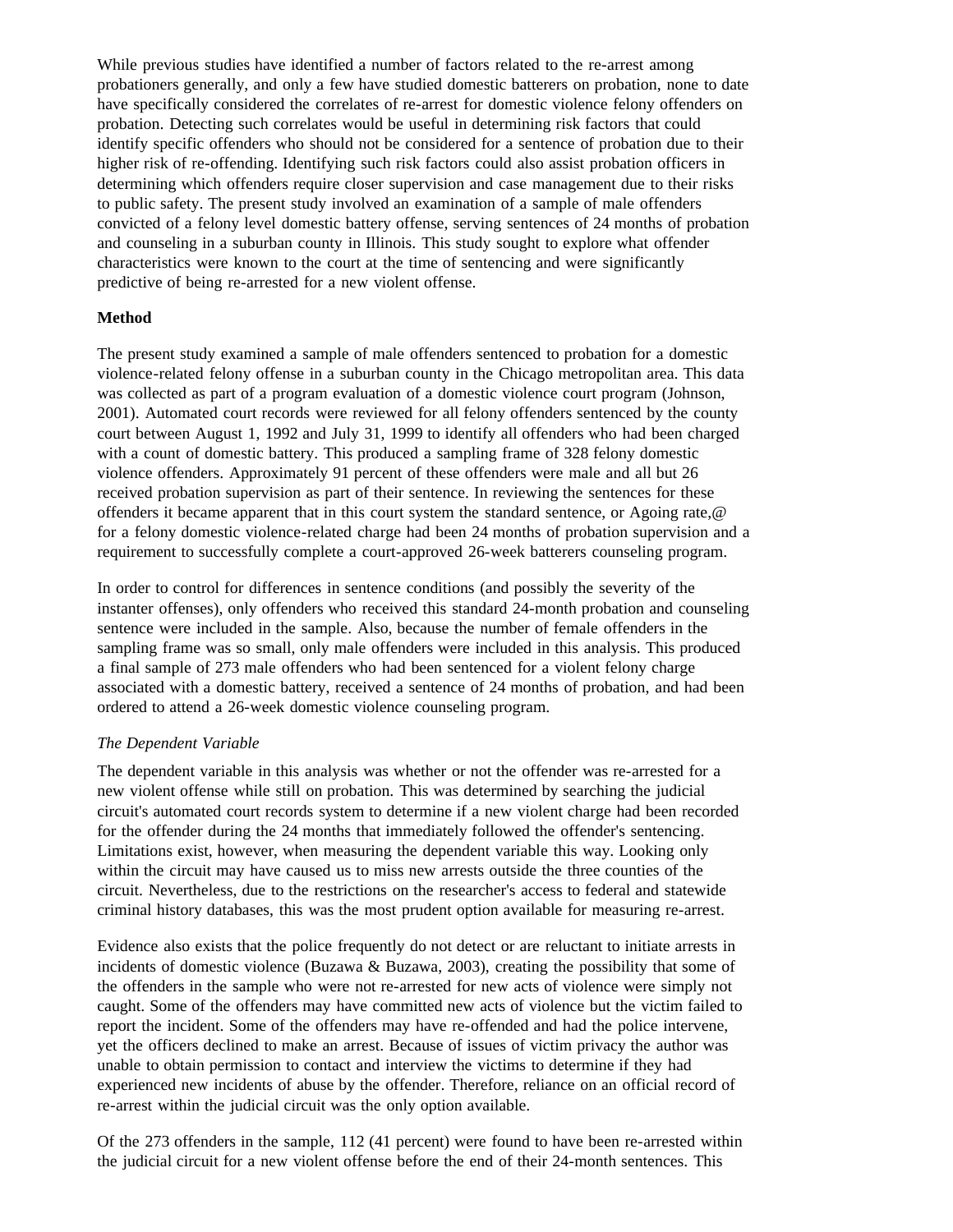percentage of recidivism is slightly higher than revealed by the previous literature on domestic batterers on probation. In Olson and Stalans' (2001) sample of misdemeanant and felon domestic batterers, 32.3 percent were re-arrested for a violent offense before completing their probation supervision. Hanson and Wallace-Capretta's (2004) sample of (convicted and non-convicted) batterers attending counseling revealed that 25.6 percent of the offenders committed a new violent act within five years of sentencing. Neither of these two previous studies, however, had focused only on felony offenders, which may explain the higher recidivism found here.

## *The Independent Variables*

The independent variables selected for analysis were all of the descriptive variables identified in the previous literature that were known to the court at the time of the offender's sentencing. These variables were the offender's race, age, education level, employment stability, address stability, shared residence status with the victim, history of substance abuse, prior completion of batterer's counseling, and the offender's prior criminal record.

As Table 1 reveals, the sample involved 97 White (non-Hispanic) offenders, 97 African-American offenders, and 79 Hispanic offenders. Because some of the prior literature has suggested that probationers who are members of ethnic minority groups are more likely to be rearrested than Whites (Morgan, 1993; Olson & Stalans, 2001; Sims & Jones, 1997), this variable was collapsed into a dichotomous dummy variable (White  $= 1$ , non-White  $= 0$ ). It was predicted that being White would be negatively related to re-arrest, with Whites being less likely than non-Whites to be arrested again for violence while on probation.

Data was available for the offender's age in years at the time of sentencing; therefore this ratio level of measurement was used for the age variable. The ages of the offenders in the sample ranged from 18 to 50, with a mean of 32 years old. Because previous findings suggested that age was negatively correlated with re-offending (Morgan, 1993; Olson & Stalans, 2001; Sims & Jones, 1997), it was hypothesized that the younger the offender the more likely he would be to experience re-arrest while on probation.

Approximately 68 percent of the offenders in the sample had at least a high school diploma or GED certificate and 11 percent had at least a two-year college degree. This sample was generally more educated than most typical samples of felony offenders (Lochner & Moretti, 2001), which was likely a result of the suburban county environment, with a higher-than-average level of income and education. Because only about a tenth of the offenders had a college degree and most of the prior studies on the influence of education on probation outcome focused on whether or not the offender was a high school graduate (Morgan, 1993; Olson & Stalans, 2001; Sims & Jones, 1997), the measure used in the present study was a dichotomous variable assessing whether the offender had completed high school or an equivalency certificate. Consistent with the previous literature, it was hypothesized that offenders who did not possess a high school diploma or GED were more likely to be re-arrested for a new offense than more educated offenders.

Employment stability had been identified as a significant risk factor by the previous literature, suggesting that the more job changes an offender experienced while on probation the more likely the offender was to be re-arrested. In the present study data was available on the number of jobs the offender had held in the 36 months immediately prior to sentencing. As **Table 1** reveals, the offenders' jobs ranged from one to six, with a mean of approximately two jobs held during the three years prior to sentencing. Address stability had also been suggested as a risk factor in failing probation and re-offending (Hanson & Wallace-Capretta, 2004; Sims & Jones, 1997), and the number of official addresses for the offenders in the sample was available for the 36 months prior to sentencing. The number of different addresses held by the offenders ranged from one to five with a mean of approximately two different residence locations during the three years prior to sentencing. As was the case with employment stability, we hypothesized that offenders who had more address changes were more likely to re-offend than offenders with fewer address changes.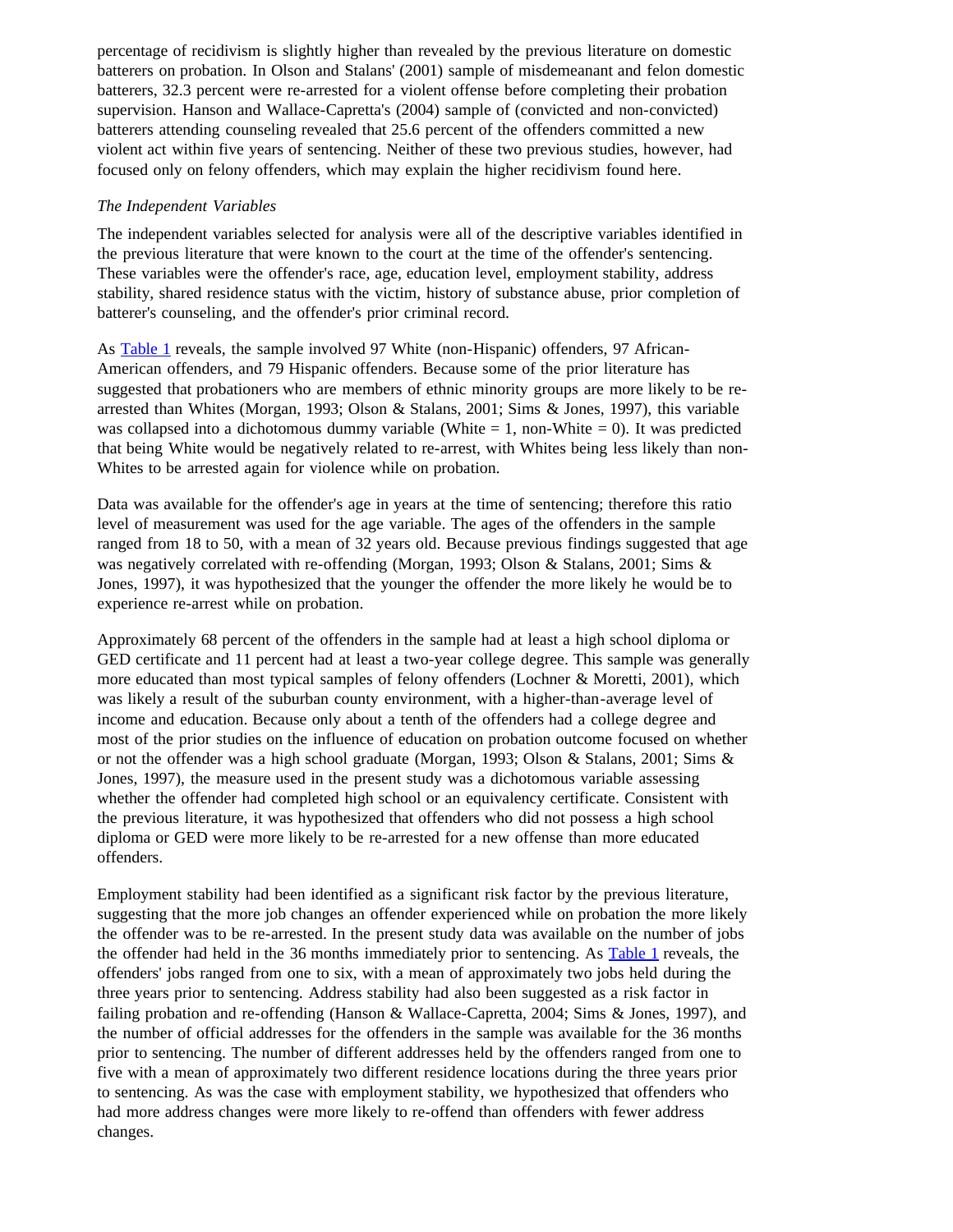Dealing with a sample of primarily misdemeanor domestic batterers, Hanson and Wallace-Capretta (2004) found that whether or not the offender continued to reside with the victim of the domestic violence offense significantly predicted re-arrest and failure to complete counseling. In their study, domestic batterers who continued to reside with their victim (potentially recreating the situational circumstances that led to the initial offense) were more likely to re-offend and fail counseling. Of the sample for the present study, 55 percent of the offenders reported residing with their victim at the time of their sentencing. We hypothesized that the offenders who were still residing with their victims would be more likely to re-offend than the offenders who were not.

Hanson and Wallace-Capretta (2004) and Olson and Stalans (2001) found that substance abuse issues were related to re-offending among probationers. Offenders who abused alcohol or illegal drugs were more likely to re-offend. The court records on the offenders in this sample did not specifically detail whether or not any had disclosed having a drug or alcohol addiction. Even if asked, the accuracy of the offenders' statements may be unreliable due to the denial so deeply associated with alcohol and drug addictions, or a desire to appear socially responsible to the court. A proxy measure was established, however, whereby all offenders who had a prior conviction for a drug- or alcohol-related offense were counted as having a substance abuse issue. Therefore it was hypothesized that the offenders who had a previous conviction for a drug- or alcohol-related offense were more likely to be re-arrested than the offenders who lacked such a conviction on their record.

The existing research on the effectiveness of domestic batterer treatment or counseling programs at reducing recidivism has not been encouraging (Buzawa & Buzawa, 2003; Gondolf, 2004). These programs have generally been found to have little or no effect on recidivism, yet most courts continue to order domestic batterers to such counseling programs with hopes that they will help the offender rehabilitate. Information on whether or not the offender had previously successfully completed a court-recognized 26-week domestic batterer counseling programs was in the court record and included in the analysis. As **Table 1** reveals, approximately half of the sample had already completed a 26-week domestic batterer counseling program at least once prior to sentencing for the present offense. It was hypothesized that if such programs were effective, then those who had already completed this counseling requirement would be less likely to re-offend than those who had not completed this type of a program.

Finally, the length of the offender's prior criminal record has been reported as a strong correlate with re-offending (Morgan, 1993; Olson & Stalans, 2001; Sims & Jones, 1997); therefore, the number of prior criminal convictions the offender had on his record was included as an overall measure of past criminal activity. The number of prior criminal convictions ranged from 1 to 29, with a mean of 7.68 prior criminal offense convictions. A second measure was also used, counting the number of prior convictions the offender had for violent offenses. The number of prior violent offense convictions ranged from 0 to 20, with a mean of 4.45 prior violence convictions. It was hypothesized that offenders with more prior convictions would be more likely to re-offend than offenders with fewer prior convictions. It was also hypothesized that offenders with more violent offense convictions would be more likely to be re-arrested than offenders with fewer prior violence convictions.

The dependent variable, whether or not the offender was re-arrested on a violent charge at any time during his 24-month sentence of probation, was then regressed by the 10 independent variables described above. Because the dependent variable was dichotomous, a binary logistic regression test was utilized to determine the influence of each predictor on the odds that the offender would be re-arrested for a new act of violence. The results of this test are presented in Table 2.

## **Findings**

As can be seen in <u>Table 2</u>, the model chi-square value of the logistic equation was highly significant ( $p < .000$ ), indicating that the independent variables in the model increased the goodness of fit of the chance of the model. Two model pseudo R-squares were also calculated.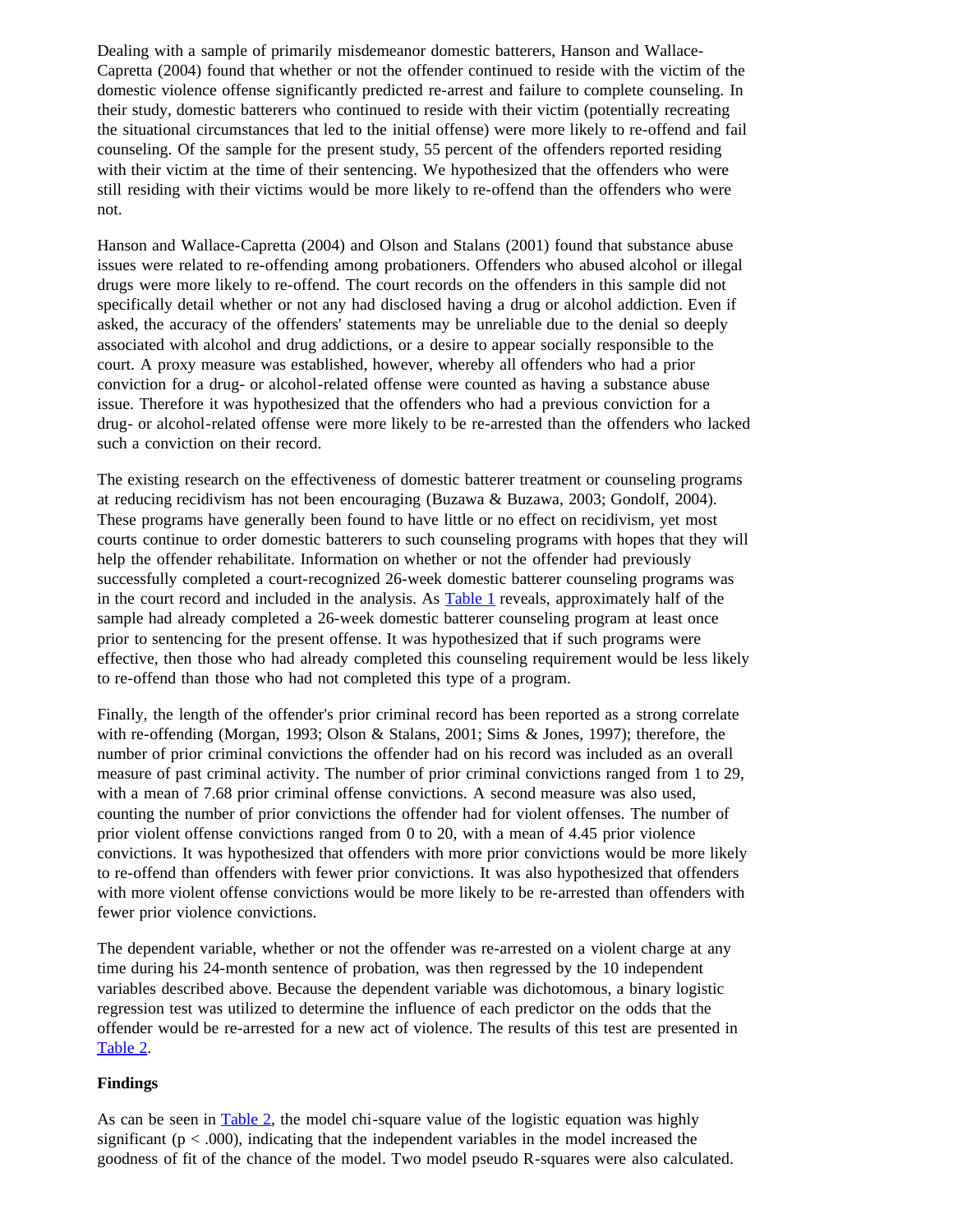The standard Nagelkerke pseudo R-square measure suggested that the model explained approximately 36 percent of the chance of re-arrest, and the more conservative Cox and Snell pseudo R-square suggested the model explained 26 percent. This finding was consistent with the models utilized in the previous studies of the recidivism of probationers (Morgan, 1993; Olson & Stalans, 2001; Sims & Jones, 1997).

Seven of the independent variables in the model were significant to the logistic equation. These were age, employment instability, residential instability, residing with the victim, substance abuse, prior criminal convictions, and prior violence convictions. The directions of all of these significant relationships were in the predicted directions. Younger offenders were more likely to be re-arrested than older offenders. The more job changes or address changes the offender had experienced, the more likely the offender was to be re-arrested. Offenders who were still residing with their victims were more likely to be rearrested than offenders who were not. Offenders with a prior alcohol or drug offense conviction were more likely to be re-arrested than offenders who had not; and the longer the offender's criminal record (both total offenses and violent offenses) the more likely he was to be re-arrested. An eighth variable, education, approached significance with a probability of .071, and displayed a negative relationship as predicted. Finally, two of the independent variables, race and prior batterer counseling, did not approach significance.

An examination of the odds ratios for those variables that were significant predictors of re-arrest revealed that prior arrest for a drug or alcohol offense was the strongest predictor of offender outcome. Having a prior conviction for a drug and/or alcohol offense almost doubled an offender's odds of re-arrest for a violent offense while on probation. While 27 percent of the offenders who had not been convicted of a drug or alcohol offense were re-arrested for violence while on probation, approximately 54 percent of the offenders with a past substance abuse related offense conviction were re-arrested.

The second most influential predictor of re-arrest was residence instability, followed by employment instability. For every address change the offender experienced during the three years prior to sentencing, the offender's odds of re-arrest increased approximately 1.5 times. The mean number of addresses held by those who were re-arrested was 1.9, while those who were not rearrested had a mean of 1.3 addresses. Similarly, for every job change the offender had experienced, his odds of re-arrest increased approximately 1.4 times. While the mean number of jobs held by those who were not re-arrested was 1.87, those who were re-arrested held an average of 2.86 different jobs during the three years prior to being sentenced.

The number of prior criminal convictions and, to a lesser extent, prior violent offense convictions also increased the offender's odds of re-arrest for violence while on probation. Each prior criminal offense conviction on the offender's record increased the offender's odds of re-arrest by approximately 1.2 times, and each prior violent offense conviction raised the odds of re-arrest by .76. The offenders in the sample who were re-arrested for violence averaged 10 prior criminal convictions and 6 prior violent offense convictions. By contrast the offenders who were not rearrested only averaged 6 prior criminal convictions and 4 prior convictions for violence.

Age was significantly and negatively related to re-arrest for violence. Younger offenders were more likely to be re-arrested than were older offenders. While the mean age of the offenders who were re-arrested was 30.5 years old, the mean age of the offenders who were not rearrested was 33.1 years old. Finally, residing with one's victim increased the odds of re-arrest for the offenders in the sample. More than 60 percent of the offenders in the sample who were rearrested for violence had been residing with their original victim when they began probation, while only about 39 percent of those not living with their original victim were re-arrested while on probation.

## **Discussion and Conclusion**

Caution should be taken when inferring policy recommendations directly from these findings without waiting for replication by other researchers. This study was limited to only male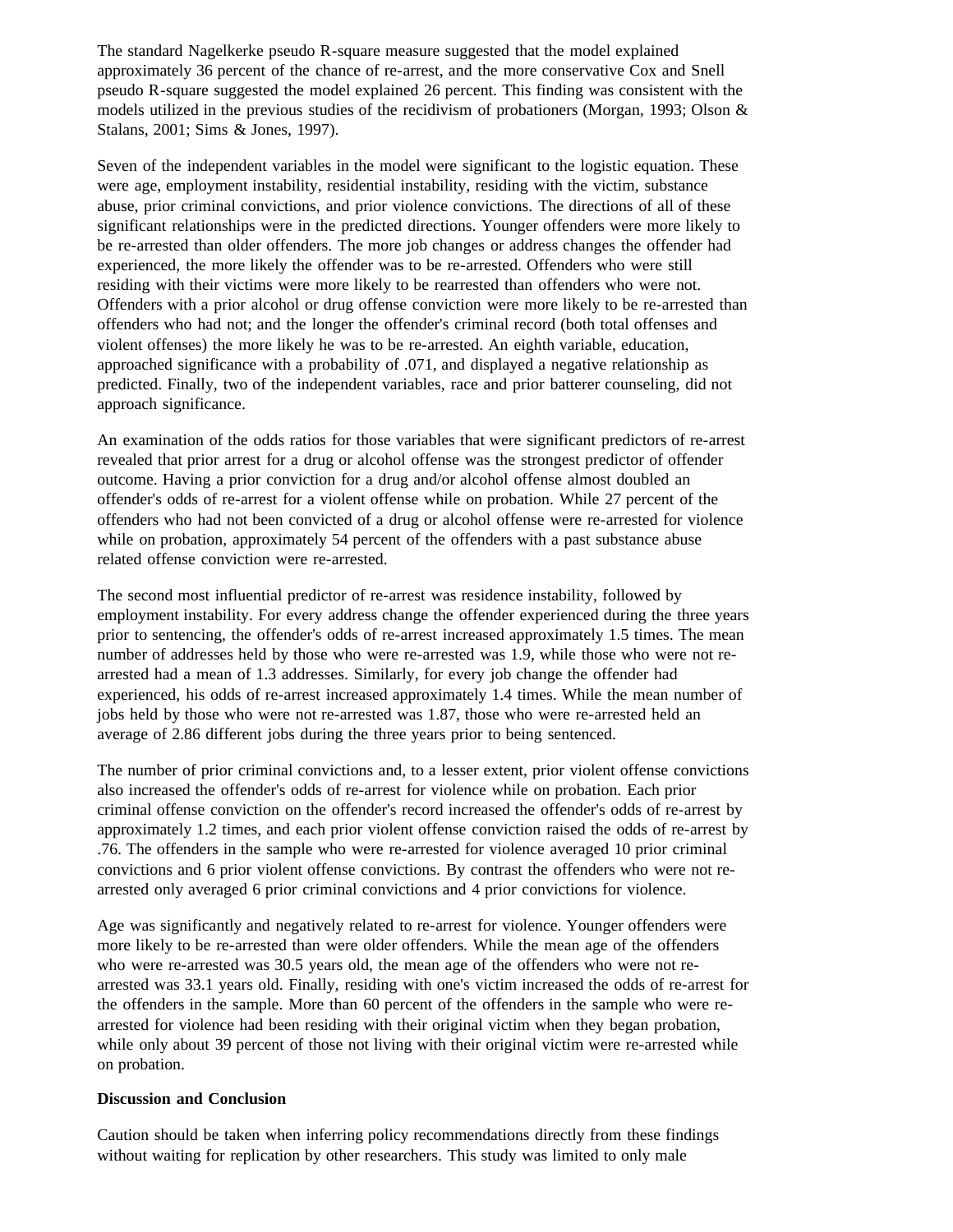offenders in one suburban county in a Midwestern state. Differences may exist with female offenders, offenders in heavily urban or rural communities, or offenders from different parts of the nation or world. Furthermore, the outcome measure relied upon in this study was re-arrest for a new violent offense, not conviction or victim reporting. It is possible that some of these rearrested offenders were never convicted of their new alleged offense. It is also possible that some of the offenders who were not re-arrested actually did re-offend, yet the crime was never reported to the police or an arrest made. It is not known how these possibilities could have affected the present findings.

Nevertheless, the findings here did identify several characteristics of felony domestic batterers that were predictive of re-arrest for a violent offense while on probation for this sample. These findings were also consistent with the previous research studies regarding the factors associated with recidivism for offenders of various types on probation. The fact that similar results were found by others is encouraging and increases confidence in the findings here.

The prior research on the influence of substance abuse on the offender's potential for getting into further trouble supports the results of the present study. Studying felons on probation for a variety of offenses, Sims and Jones (1997) found that substance abuse issues were a significant predictor that the probationer's sentence would be revoked. Olson and Stalans (2001) found that substance abuse issues were a significant predictor of both re-arrest for domestic batterers and non-domestic violent offenders on probation. Hanson and Wallace-Capretta (2004) evaluated the recidivism of domestic batterers undergoing court-ordered domestic batterer counseling, finding that substance abuse was also a significant predictor of re-arrest for these primarily misdemeanor offenders. These consistent findings suggest that having a prior history of substance abuse issues does increase a domestic violence probationer's odds of re-arrest. Illegal drug or alcohol abuse can cloud the mind, making attempts at cognitive change more difficult. It can lower inhibitions that would normally prevent an offender from re-offending. Finally, it can add stress to the relationship between the batterer and his domestic partner.

Sims and Jones (1997) found that residential instability increased a probationer's odds of recidivism. Hanson and Wallace-Capretta (2004) found that residential instability was correlated to re-arrest specifically with domestic batterers. The present study continued to support residential instability as a predictor of re-arrest among domestic batterer felons. Offenders who frequently moved might have experienced increased stress in their lives and a decreased sense of social stability. This increased pressure on the offender and lack of social stability could have resulted in an inability to control one's impulses toward violent behavior. The same could have been true for employment instability, which not only was correlated to re-arrest in the present study, but was also a factor correlated to probation recidivism in most of the prior literature (Hanson & Wallace-Capretta, 2004; Morgan, 1993, 1994; Sims & Jones, 1997).

Age was consistently another offender characteristic that has aided in the prediction of probationer recidivism (Morgan, 1993; Sims & Jones, 1997), and was again substantiated in the present study, as younger offenders were more likely to be re-arrested than older offenders. Another predictive characteristic well supported by the prior literature involved the offender's criminal record. In prior studies the more prior offenses that were found on the offender's record the higher the probability that the offender would recidivate (Morgan, 1993, 1994; Sims & Jones, 1997). The present study found that more prior criminal convictions, and also more prior violent offense convictions, predicted re-arrest.

Finally, whether or not the offender had successfully completed a domestic batterer counseling program prior to his current sentencing was not significantly associated with re-arrest. The inability of such batterer intervention programs to measurably impact offender behavior was not inconsistent with the existing literature regarding the effectiveness of domestic batterer counseling programs, as the numerous empirical evaluations of these programs have produced inconclusive findings (Gondolf, 2004; Healey, Smith, O'Sullivan, 1998).

Some exceptions to the prior literature, however, were found in the present study. While Morgan (1993, 1994) and Sims and Jones (1997) found that married offenders were less likely to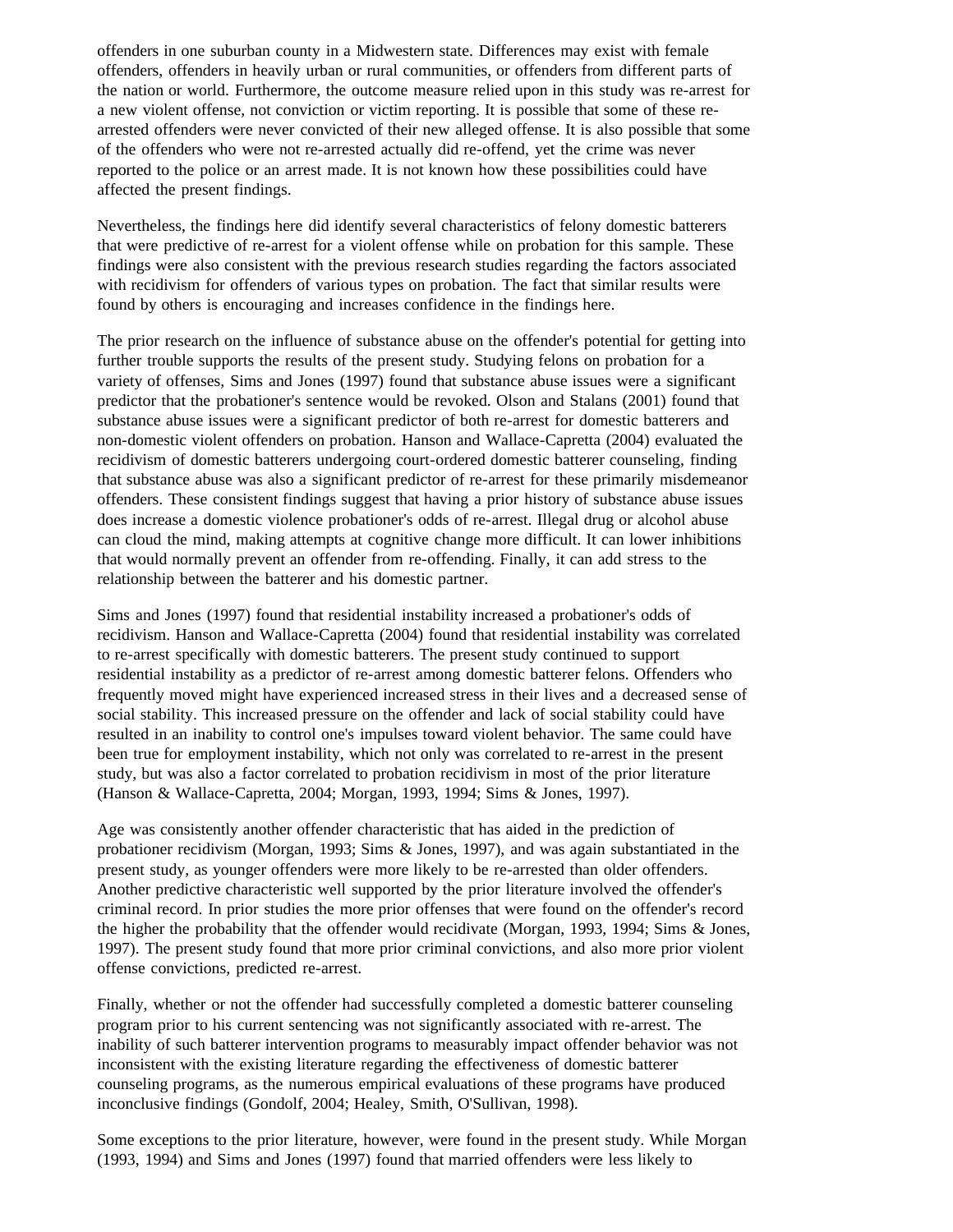recidivate on probation than unmarried offenders, and Hanson and Wallace-Capretta (2004) found that whether or not the batterer was residing with his former victim was unrelated to recidivism, the present study found that residing with one's previous victim did increase the odds or re-arrest. This inconsistency with the prior research may be a difference unique to felonylevel domestic batterers; however, replication must occur before this determination can be made. Furthermore, while race and education have often been correlated with probation success or failure, these characteristics were not significant here. These inconsistencies also need further investigation.

Community-based supervision on probation continues to be used extensively as a sentencing option for domestic batterers, including felony offenders. The importance of identifying true factors predictive of re-offending, therefore, is clear. Judges, when determining the most appropriate sentences for domestic batterers, need to have a clear understanding about the characteristics of defendants that suggest elevated levels of risk of re-offending. Likewise, probation officers need to be able to identify the characteristics of offenders that increase their odds of re-offending so that case planning can address these risk markers, and offenders at elevated risk can receive closer supervision. Such information may help increase the efficiency of the legal responses to domestic violence.

back to top

#### **References**

The articles and reviews that appear in *Federal Probation* express the points of view of the persons who wrote them and not necessarily the points of view of the agencies and organizations with which these persons are affiliated. Moreover, *Federal Probation's* publication of the articles and reviews is not to be taken as an endorsement of the material by the editors, the Administrative Office of the U.S. Courts, or the Federal Probation and Pretrial Services System. Published by the Administrative Office of the United States Courts www.uscourts.gov Publishing Information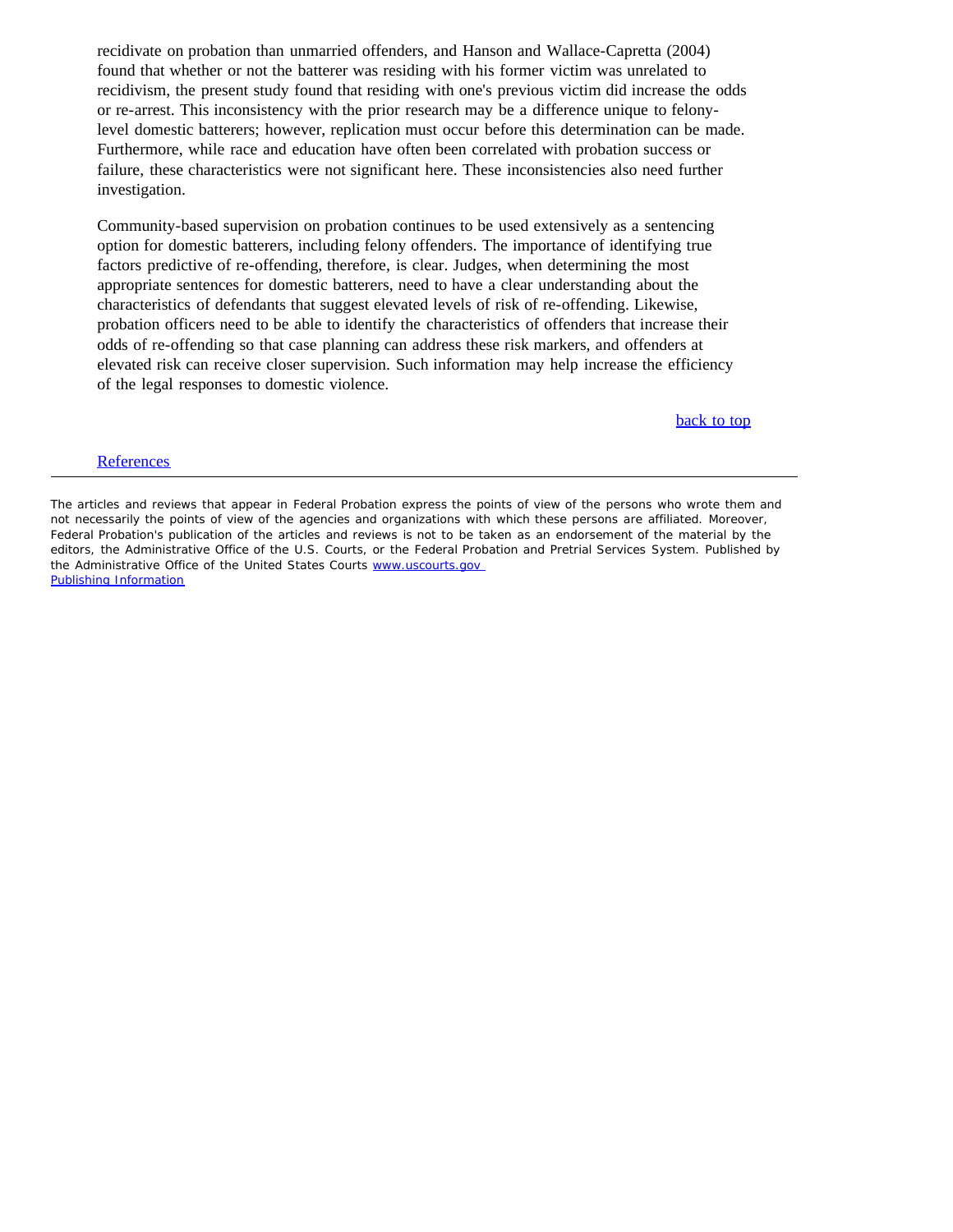| Table 1. Independent Variable Descriptives (N = 273)  |                            |                |             |  |
|-------------------------------------------------------|----------------------------|----------------|-------------|--|
| Race<br>- White<br>- non-White                        | 97 (35.5%)<br>176 (64.5%)  |                |             |  |
| Age<br>$Min = 18$                                     | $Max = 50$                 | Mean = $32.05$ | $SD = 8.50$ |  |
| <b>Completed High School/GED</b><br>- Yes<br>$-$ No   | 186 (68.1%)<br>87 (31.9%)  |                |             |  |
| <b>Jobs Held in Last 36 Months</b><br>$Min = 1$       | $Max = 6$                  | $Mean = 2.27$  | $SD = 1.39$ |  |
| <b>Addresses in Last 36 Months</b><br>$Min = 1$       | $Max = 5$                  | Mean = $1.57$  | $SD = 0.87$ |  |
| <b>Still Residing with Victim</b><br>- Yes<br>$-$ No  | 151 (55.3%)<br>122 (44.7%) |                |             |  |
| <b>Prior Substance Abuse</b><br>- Yes<br>$-$ No       | 141 (51.6%)<br>132 (48.4%) |                |             |  |
| <b>Prior Batterer Counseling</b><br>- Yes<br>- $No$   | 136 (49.8%)<br>137 (50.2%) |                |             |  |
| <b>Prior Convictions</b><br>$Min = 1$                 | $Max = 29$                 | Mean $= 7.68$  | $SD = 5.82$ |  |
| <b>Prior Violent Offense Convictions</b><br>$Min = 0$ | $Max = 20$                 | Mean $= 4.45$  | $SD = 4.24$ |  |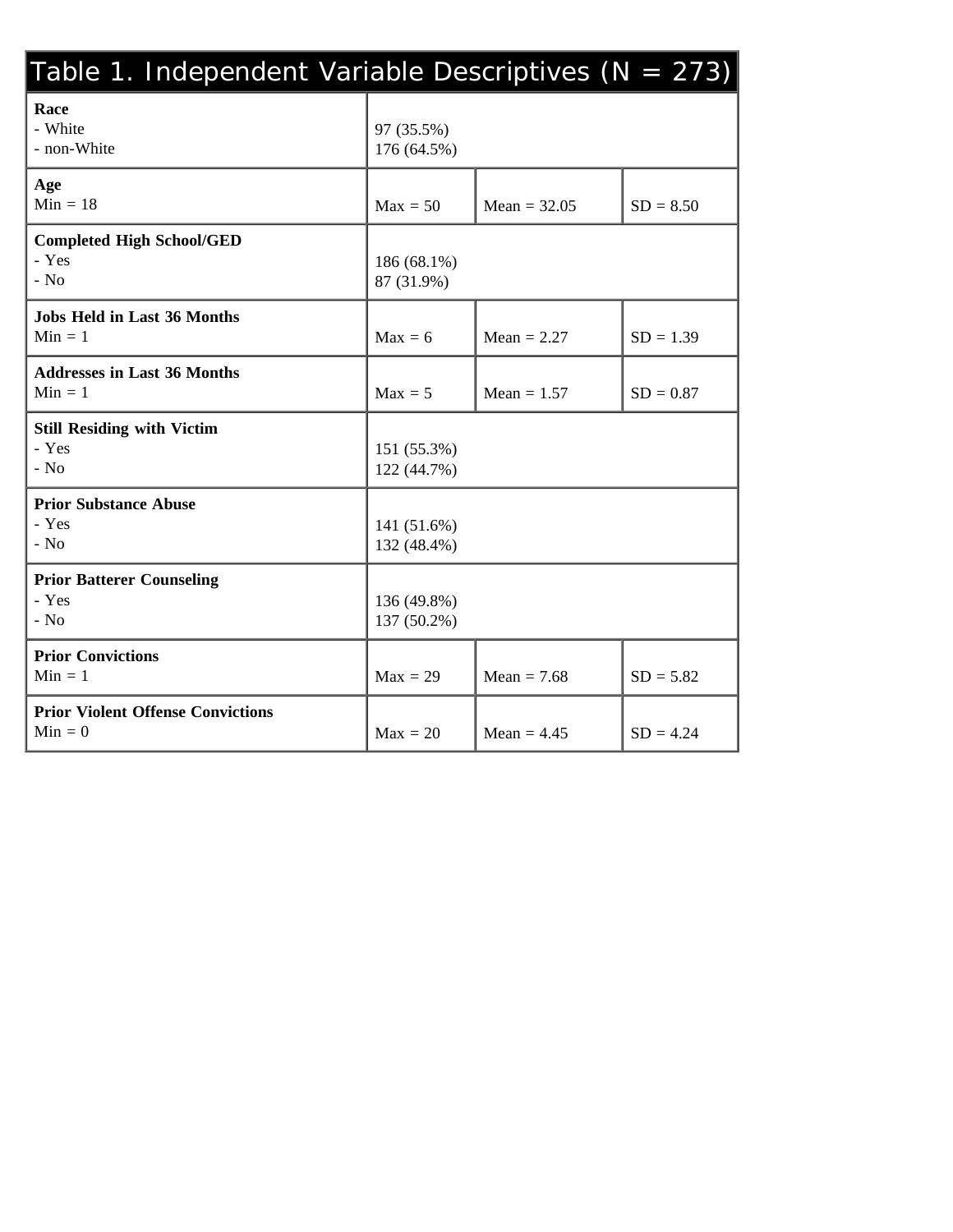| Table 2. Multivariate Logistic Regression on Re-Arrest ( $N = 273$ )                                                                                                                |             |           |                   |
|-------------------------------------------------------------------------------------------------------------------------------------------------------------------------------------|-------------|-----------|-------------------|
| <b>Variables</b>                                                                                                                                                                    | Coefficient | <b>SE</b> | <b>Odds Ratio</b> |
| Constant                                                                                                                                                                            | $-.259$     | .726      | .772              |
| White                                                                                                                                                                               | .242        | .356      | 1.274             |
| Age                                                                                                                                                                                 | $-.043*$    | .019      | .958              |
| HS/GED                                                                                                                                                                              | $-.568$     | .314      | .566              |
| <b>Employment Instability</b>                                                                                                                                                       | $.311*$     | .140      | 1.364             |
| Residence Instability                                                                                                                                                               | $.434*$     | .200      | 1.543             |
| Residing with Victim                                                                                                                                                                | $.800**$    | .317      | .450              |
| <b>Prior Substance Abuse</b>                                                                                                                                                        | $.668*$     | .320      | 1.951             |
| <b>Prior Batterer Counseling</b>                                                                                                                                                    | $-.401$     | .313      | .670              |
| <b>Prior Criminal Convictions</b>                                                                                                                                                   | $.214*$     | .093      | 1.239             |
| Prior Violence Convictions                                                                                                                                                          | $.281*$     | .124      | .755              |
| Model Chi-Square = $83.807***$<br>Cox and Snell Pseudo R-square $= .264$<br>Nagelkerke Pseudo R-square $= .356$<br>Significance Levels: * $p < .05$ ; ** $p < .01$ ; *** $p < .001$ |             |           |                   |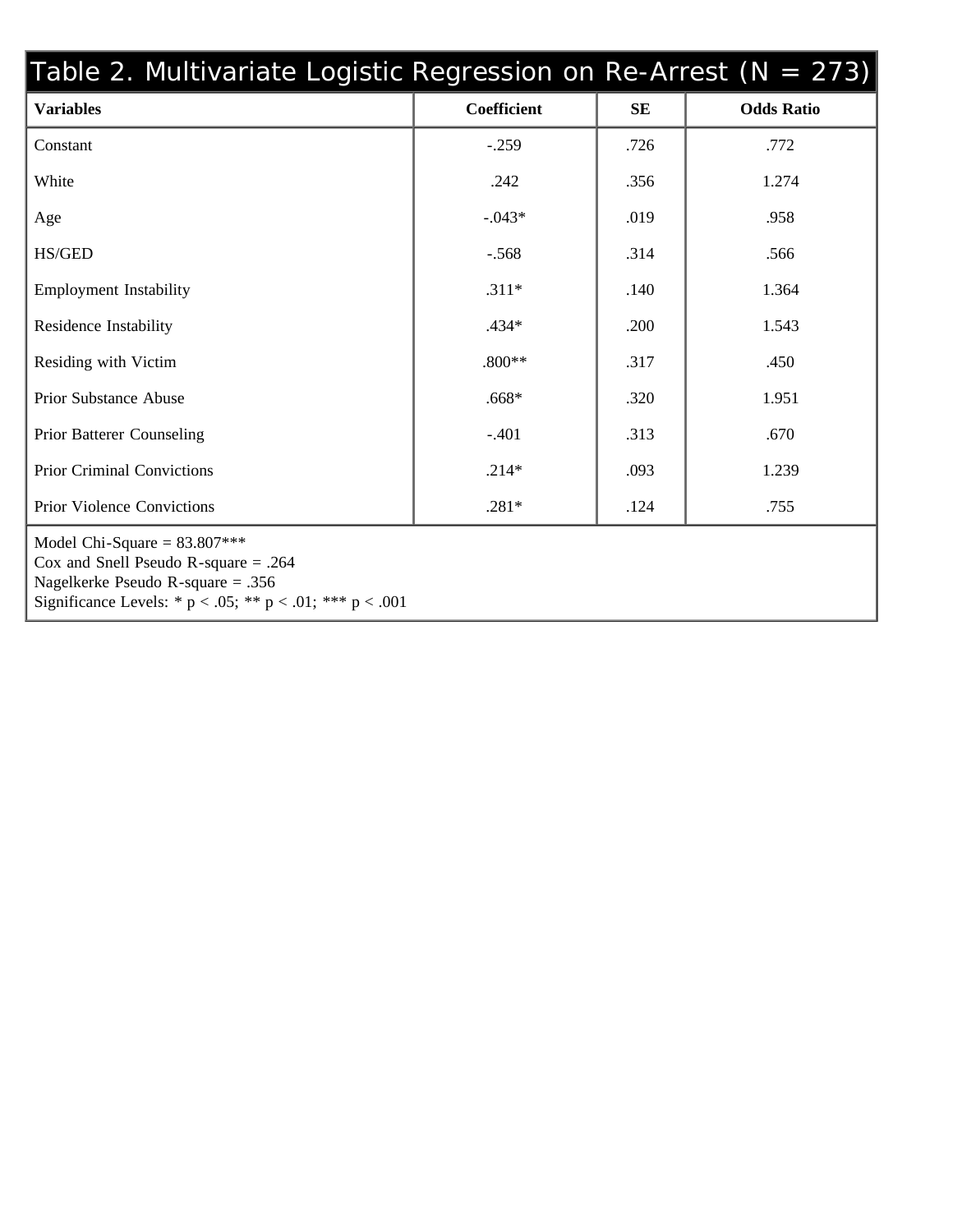National Sexual Behaviors of Youth. *Sex offender registration laws*. Retrieved March 31, 2008 from http://www.ncsby.org/pages/registry.htm

Petrosino, A.J. & Petrosino, C. (1999). The Public Safety Potential of Megan's Law in Massachusetts: An Assessment from a Sample of Criminal Sexual Psychopaths. *Crime and Delinquency, 45*, 140-158.

Phillips, D.M. (1998). *Community notification as viewed by Washington's citizens*. Olympia: Washington State Institute for Public Policy.

Proctor, J.L., Badzinski, D.M., & Johnson, M. (2002). The Impact of Media on Knowledge and Perceptions of Megan's Law. *Criminal Justice Policy Review, 13*, 356-379.

Rasmussen, L.A. (1999). Factors related to recidivism among juvenile sexual offenders. *Sexual Abuse: A Journal of Research and Treatment, 11*, 69-85.

Sipe, R., Jensen, E.L., & Everett, R.S. (1998). Adolescent sexual offenders grown up: Recidivism in young adulthood. *Criminal Justice and Behavior, 25*, 109-124.

Swearingen, M. (1997). Megan's law as applied to juveniles: Protecting children at the expense of children? *Seton Hall Constitutional Law Journal, 7,* 525-575.

Trivits, L.C., & Repucci, N.D. (2002). Application of Megan's Law to juveniles. *American Psychologist*, *57*, 690-704.

Turoff, A.G. (2001). Throwing Away the Key on Society's Youngest Sex Offenders. *Journal of Criminal Law and Criminology, 91*, 1127-1152.

Vasquez, B.E., Maddan, S., & Walker, J.T. (2008). The Influence of Sex Offender Registration and Notification Laws in the United States: A Time-Series Analysis. *Crime & Delinquency, 54*, 175-192.

Zevitz, R.G. & Farkas, M. (2000). Sex offender community notification: Assessing the Impact in Wisconsin. *National Institute of Justice Research Brief*, 1-11.

back to top

## **Correlates of Re-arrest among Felony Domestic Violence Probationers**

Belknap, J., Graham, D., Hartman, J., Lippen, V., Allen, P., and J. Southerland (2000). *Factors related to domestic violence court dispositions in a large urban area: The role of victim/witness reluctance*. Washington, DC: National Institute of Justice.

Buzawa, E., and Buzawa, C. (2003). *Domestic violence: The criminal justice response, third edition*. Thousand Oaks, CA: Sage.

Buzawa, E., Hoteling, G., and Klein, A. (1998). What happens when a reform works? The need to study unanticipated consequences of mandatory processing of domestic violence. *Journal of Police and Criminal Psychology, 13(1)*, 43-54.

Federal Bureau of Investigation (2005). *Uniform crime reports*. Washington, DC: Department of Justice.

Ferraro, K. J., and Boychuk, T. (1992). The court=s response to interpersonal violence: A comparison of intimate and non-intimate assault. In E. S. Buzawa and C. G. Buzawa (Eds.), *Domestic violence: The changing criminal justice response* (pp.209-226). Westport, CT: Auburn House.